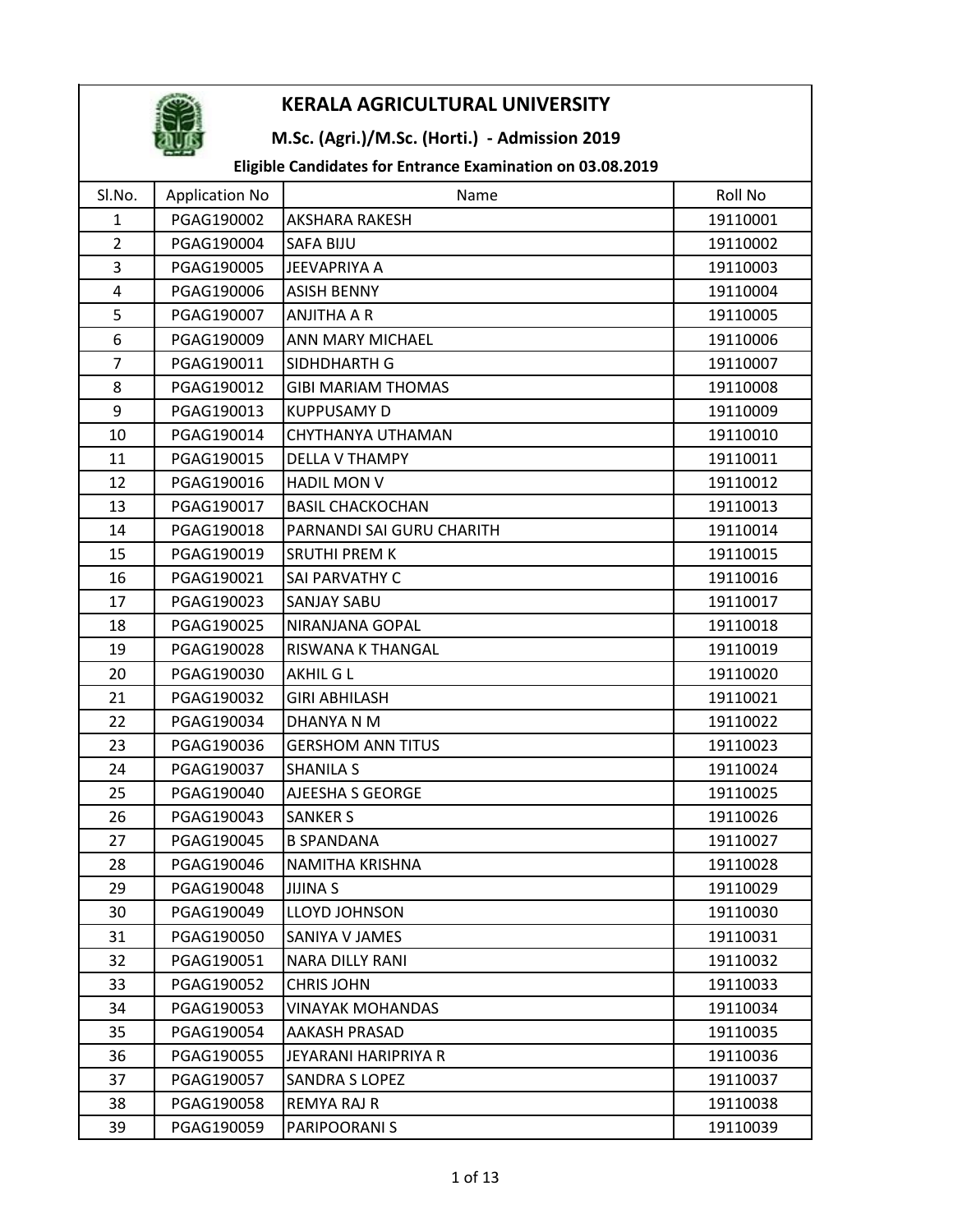

## M.Sc. (Agri.)/M.Sc. (Horti.) - Admission 2019

| SI.No. | <b>Application No</b> | Name                    | Roll No  |
|--------|-----------------------|-------------------------|----------|
| 40     | PGAG190060            | <b>RAKHIP</b>           | 19110040 |
| 41     | PGAG190061            | <b>OORMILATP</b>        | 19110041 |
| 42     | PGAG190062            | <b>MURSHIDA S</b>       | 19110042 |
| 43     | PGAG190064            | <b>JESSIM SHASK</b>     | 19110043 |
| 44     | PGAG190065            | AMRITH RAJ              | 19110044 |
| 45     | PGAG190067            | LEKSHMI R KRISHNAN      | 19110045 |
| 46     | PGAG190068            | <b>ASHA JOHN</b>        | 19110046 |
| 47     | PGAG190069            | <b>ATHIRA VENUGOPAL</b> | 19110047 |
| 48     | PGAG190070            | <b>ASHNA B VARGHESE</b> | 19110048 |
| 49     | PGAG190071            | SREELAKSHMI. P          | 19110049 |
| 50     | PGAG190072            | ROSE K ALEX             | 19110050 |
| 51     | PGAG190074            | ARYA S                  | 19110051 |
| 52     | PGAG190075            | <b>VIJETH S</b>         | 19110052 |
| 53     | PGAG190076            | <b>VARNA MURALI</b>     | 19110053 |
| 54     | PGAG190077            | <b>HAMNA M</b>          | 19110054 |
| 55     | PGAG190078            | <b>NITHA RAFI</b>       | 19110055 |
| 56     | PGAG190079            | SREESHA M               | 19110056 |
| 57     | PGAG190080            | <b>SREEKUMAR S.V</b>    | 19110057 |
| 58     | PGAG190084            | AMRITHA VARANYA         | 19110058 |
| 59     | PGAG190085            | <b>ANJALI C</b>         | 19110059 |
| 60     | PGAG190086            | <b>ATHIRAKS</b>         | 19110060 |
| 61     | PGAG190090            | VIJEESH P V             | 19110061 |
| 62     | PGAG190091            | <b>DEVISREE PS</b>      | 19110062 |
| 63     | PGAG190092            | <b>ADITHYA M</b>        | 19110063 |
| 64     | PGAG190094            | SAMBHUKK                | 19110064 |
| 65     | PGAG190095            | <b>ARUN JOSE</b>        | 19110065 |
| 66     | PGAG190096            | <b>VISAKH R L</b>       | 19110066 |
| 67     | PGAG190097            | SOORYALEKSHMI S         | 19110067 |
| 68     | PGAG190098            | <b>JASEEL R</b>         | 19110068 |
| 69     | PGAG190099            | <b>KRISHNA J</b>        | 19110069 |
| 70     | PGAG190100            | <b>HANEENA K M</b>      | 19110070 |
| 71     | PGAG190101            | <b>VEENAM</b>           | 19110071 |
| 72     | PGAG190103            | <b>SIKHA RAJU</b>       | 19110072 |
| 73     | PGAG190104            | APARNA K                | 19110073 |
| 74     | PGAG190106            | AYISHA V V              | 19110074 |
| 75     | PGAG190107            | <b>ASWATHICK</b>        | 19110075 |
| 76     | PGAG190111            | PASULA SRAVANI          | 19110076 |
| 77     | PGAG190112            | AMANDA BABY             | 19110077 |
| 78     | PGAG190113            | <b>DHARA HAREESH</b>    | 19110078 |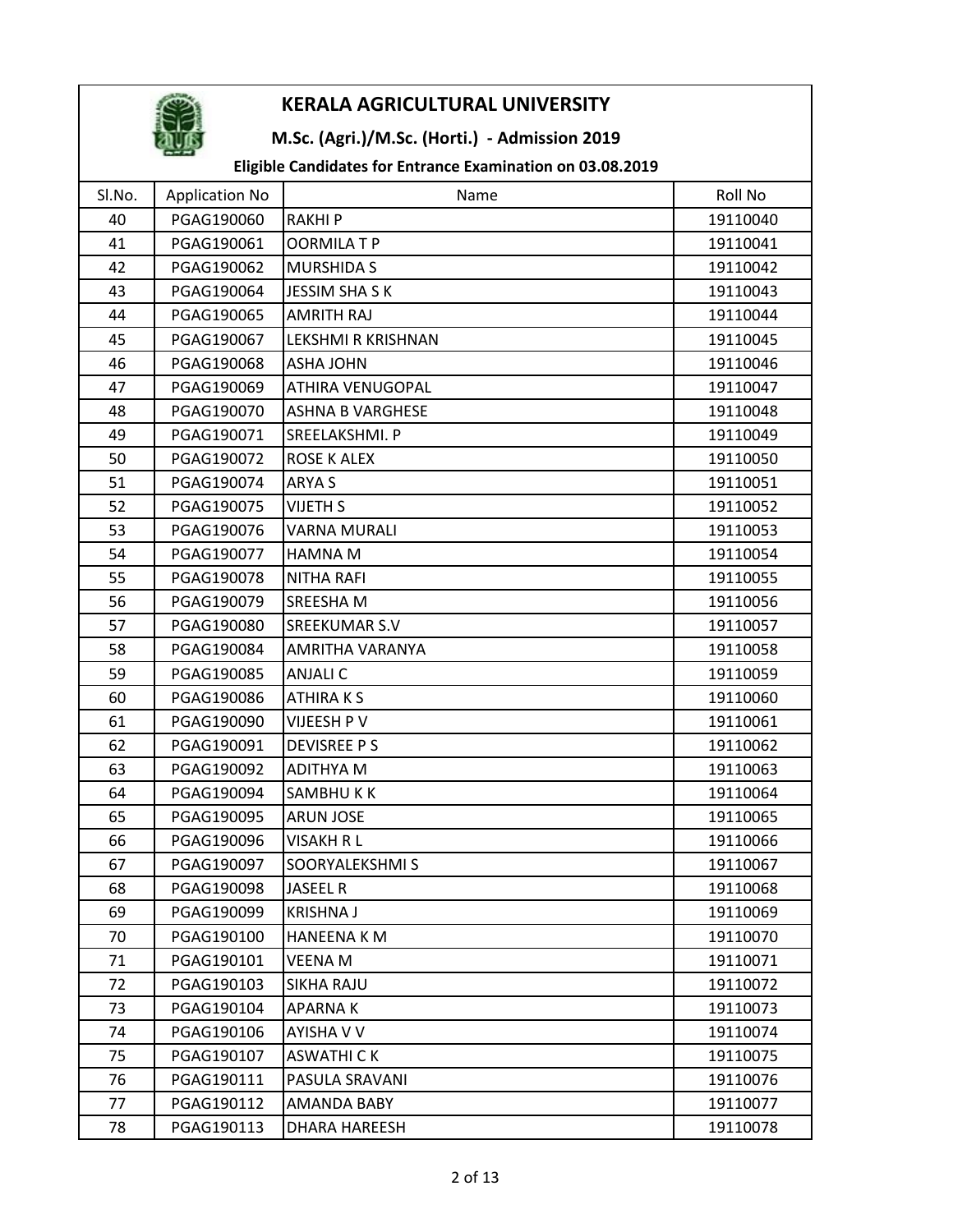

## M.Sc. (Agri.)/M.Sc. (Horti.) - Admission 2019

| SI.No. | <b>Application No</b> | Name                        | Roll No  |
|--------|-----------------------|-----------------------------|----------|
| 79     | PGAG190114            | <b>DEEPA</b>                | 19110079 |
| 80     | PGAG190115            | SREELEKSHMI S               | 19110080 |
| 81     | PGAG190116            | <b>VAISAKH K</b>            | 19110081 |
| 82     | PGAG190117            | <b>ABDULLA FASIL PM</b>     | 19110082 |
| 83     | PGAG190118            | MUPPIDI SPANDITHA           | 19110083 |
| 84     | PGAG190119            | <b>VANISHREE S</b>          | 19110084 |
| 85     | PGAG190120            | <b>AYANA MOHAN</b>          | 19110085 |
| 86     | PGAG190122            | <b>SWATHY P</b>             | 19110086 |
| 87     | PGAG190123            | ANU LATHA ROBI              | 19110087 |
| 88     | PGAG190124            | AKSHAYA RAMAKRISHNAN        | 19110088 |
| 89     | PGAG190125            | <b>FOUSIYA A</b>            | 19110089 |
| 90     | PGAG190127            | RAHUL RAJ M                 | 19110090 |
| 91     | PGAG190129            | <b>ANANYA P S</b>           | 19110091 |
| 92     | PGAG190130            | ARYA C                      | 19110092 |
| 93     | PGAG190131            | <b>CHINNU RAJU</b>          | 19110093 |
| 94     | PGAG190132            | <b>ANILA A S</b>            | 19110094 |
| 95     | PGAG190133            | <b>DIVYA DHARSHINI S</b>    | 19110095 |
| 96     | PGAG190134            | <b>GOWRIL</b>               | 19110096 |
| 97     | PGAG190135            | ALLEN ELDHO PAUL            | 19110097 |
| 98     | PGAG190137            | SRUTHI.M.P                  | 19110098 |
| 99     | PGAG190138            | <b>ASWINI MS</b>            | 19110099 |
| 100    | PGAG190139            | <b>SWATHY SURESH K.S</b>    | 19110100 |
| 101    | PGAG190140            | <b>ATHIRA NAIR</b>          | 19110101 |
| 102    | PGAG190141            | <b>VISHNU MANOJ</b>         | 19110102 |
| 103    | PGAG190142            | <b>FAWAZ PARAPURATH</b>     | 19110103 |
| 104    | PGAG190143            | AISWARYA MOHAN              | 19110104 |
| 105    | PGAG190144            | <b>GURRAPU AKSHAY KUMAR</b> | 19110105 |
| 106    | PGAG190145            | <b>RICHIKA R</b>            | 19110106 |
| 107    | PGAG190146            | <b>DEEPTHIC</b>             | 19110107 |
| 108    | PGAG190147            | <b>DILSHA</b>               | 19110108 |
| 109    | PGAG190148            | <b>MAHESH NARAYANAN S P</b> | 19110109 |
| 110    | PGAG190149            | <b>ANUPAMA P R</b>          | 19110110 |
| 111    | PGAG190150            | <b>JAYALAKSHMIT</b>         | 19110111 |
| 112    | PGAG190151            | <b>MERLINE FL</b>           | 19110112 |
| 113    | PGAG190152            | <b>ASHISH KOSHY GEORGE</b>  | 19110113 |
| 114    | PGAG190153            | AMAL MOHAMUD NAUSHAD        | 19110114 |
| 115    | PGAG190154            | KAPILESHAN P                | 19110115 |
| 116    | PGAG190155            | MUBASHIRA BANU V            | 19110116 |
| 117    | PGAG190159            | <b>SUMIP</b>                | 19110117 |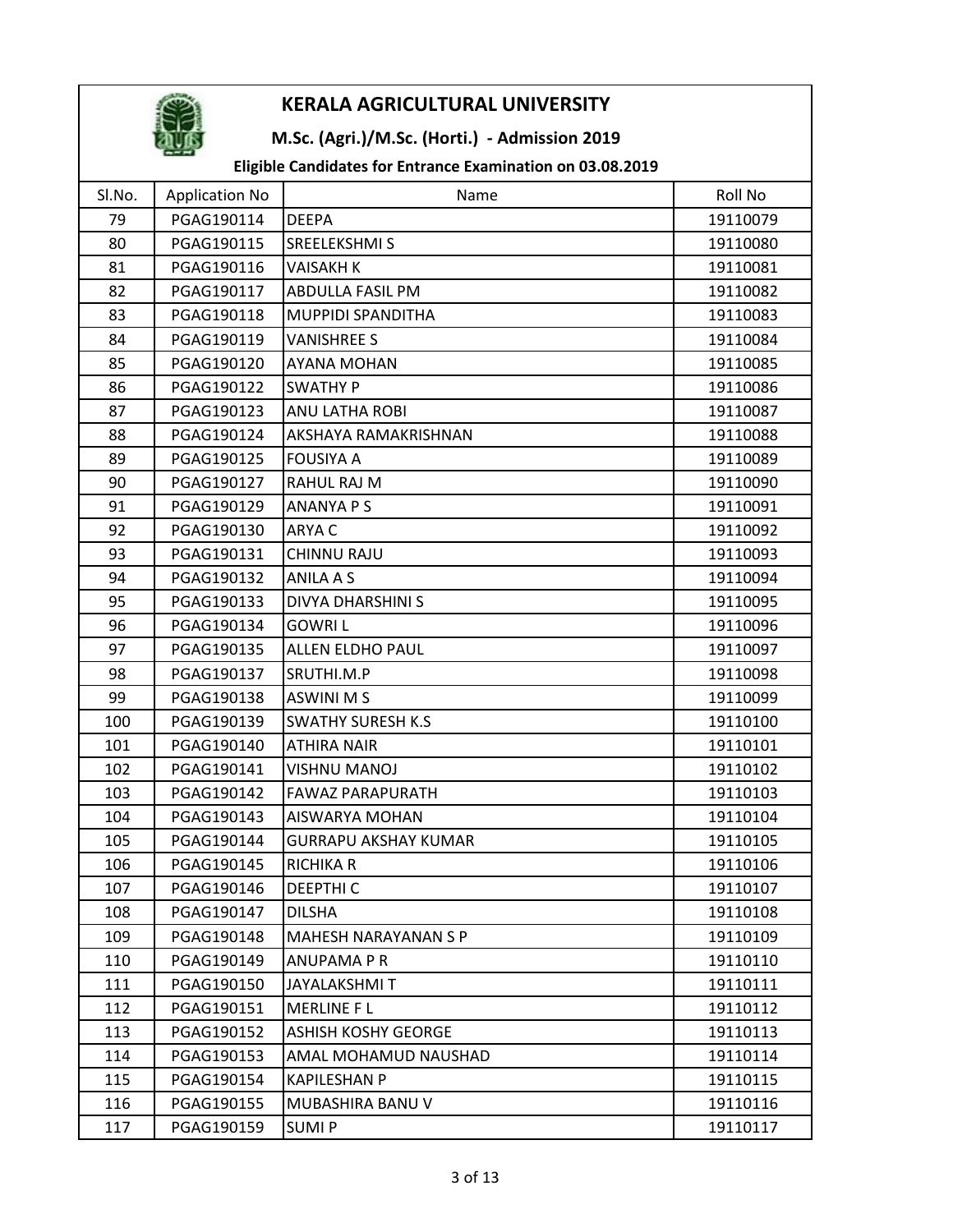

## M.Sc. (Agri.)/M.Sc. (Horti.) - Admission 2019

| SI.No. | <b>Application No</b> | Name                        | Roll No  |
|--------|-----------------------|-----------------------------|----------|
| 118    | PGAG190161            | <b>SIVA M</b>               | 19110118 |
| 119    | PGAG190162            | ARYA. P.R                   | 19110119 |
| 120    | PGAG190165            | AVINASH A A                 | 19110120 |
| 121    | PGAG190166            | OMJI NATH M S               | 19110121 |
| 122    | PGAG190167            | <b>SMRITI VARGHESE</b>      | 19110122 |
| 123    | PGAG190168            | <b>NADIYA S A</b>           | 19110123 |
| 124    | PGAG190169            | AL NOUFIYA S                | 19110124 |
| 125    | PGAG190170            | <b>HARI SANKAR K P</b>      | 19110125 |
| 126    | PGAG190171            | <b>GAYATHRIM</b>            | 19110126 |
| 127    | PGAG190172            | MANJUSREE RV                | 19110127 |
| 128    | PGAG190173            | <b>CHANCHAL GIREESH S</b>   | 19110128 |
| 129    | PGAG190174            | RAHUL.A                     | 19110129 |
| 130    | PGAG190175            | <b>SREEHARI S</b>           | 19110130 |
| 131    | PGAG190177            | SWATHY I M                  | 19110131 |
| 132    | PGAG190178            | <b>AZIMOVE SULTHANA</b>     | 19110132 |
| 133    | PGAG190179            | <b>ALAN THOMAS</b>          | 19110133 |
| 134    | PGAG190180            | <b>NIKHILAK</b>             | 19110134 |
| 135    | PGAG190181            | <b>SUHANA N</b>             | 19110135 |
| 136    | PGAG190182            | <b>ELIZABETH MATHEW</b>     | 19110136 |
| 137    | PGAG190183            | SAHANA K B                  | 19110137 |
| 138    | PGAG190184            | <b>HARITHA N K</b>          | 19110138 |
| 139    | PGAG190186            | MOHAMMED YASHIN             | 19110139 |
| 140    | PGAG190187            | <b>KARTHICK R E</b>         | 19110140 |
| 141    | PGAG190188            | DEVARAI LAVAKUMAR           | 19110141 |
| 142    | PGAG190189            | <b>SWATHIS</b>              | 19110142 |
| 143    | PGAG190190            | <b>SREELEKSHMY SADANAND</b> | 19110143 |
| 144    | PGAG190192            | <b>KRISHNA KEERTHI K P</b>  | 19110144 |
| 145    | PGAG190193            | SARU SARA SAM               | 19110145 |
| 146    | PGAG190194            | AKSHAY A J                  | 19110146 |
| 147    | PGAG190196            | BOBBALA NAGA SURESH REDDY   | 19110147 |
| 148    | PGAG190197            | SUMAIYA SULTHANA.J          | 19110148 |
| 149    | PGAG190198            | KALAISELVI K                | 19110149 |
| 150    | PGAG190199            | <b>MEERA RAJ R R</b>        | 19110150 |
| 151    | PGAG190200            | RAMYA M                     | 19110151 |
| 152    | PGAG190201            | <b>G KOMALA</b>             | 19110152 |
| 153    | PGAG190202            | <b>FIDAKK</b>               | 19110153 |
| 154    | PGAG190203            | <b>RUBY NAHAN P</b>         | 19110154 |
| 155    | PGAG190205            | <b>MERIN JOSE</b>           | 19110155 |
| 156    | PGAG190206            | <b>BINU VK</b>              | 19110156 |
|        |                       |                             |          |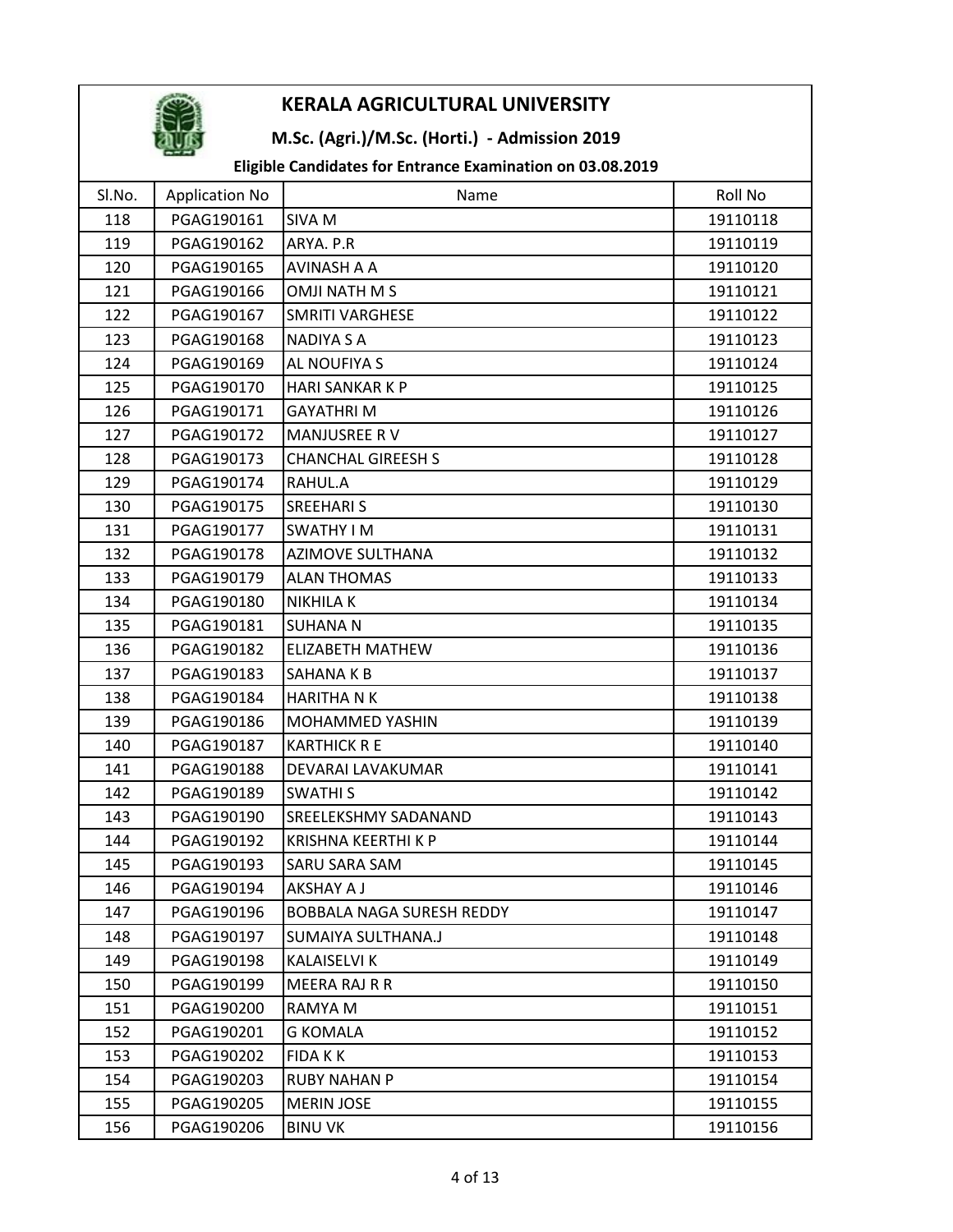

## M.Sc. (Agri.)/M.Sc. (Horti.) - Admission 2019

| Sl.No. | <b>Application No</b> | Name                       | Roll No  |
|--------|-----------------------|----------------------------|----------|
| 157    | PGAG190207            | <b>MAHESH MUKUNDAN</b>     | 19110157 |
| 158    | PGAG190208            | <b>NEEMA DILEEP</b>        | 19110158 |
| 159    | PGAG190209            | <b>SURAJ S HANNI</b>       | 19110159 |
| 160    | PGAG190210            | <b>KOUSALYA R</b>          | 19110160 |
| 161    | PGAG190211            | <b>GAZEL M GADDAFI</b>     | 19110161 |
| 162    | PGAG190212            | <b>BOBATE SUMIT PRAMOD</b> | 19110162 |
| 163    | PGAG190213            | <b>DEVIKA S</b>            | 19110163 |
| 164    | PGAG190215            | <b>ANANTHU J S</b>         | 19110164 |
| 165    | PGAG190216            | AMAYA C P                  | 19110165 |
| 166    | PGAG190217            | SHREERAMAT                 | 19110166 |
| 167    | PGAG190218            | <b>ANJANA J M</b>          | 19110167 |
| 168    | PGAG190219            | <b>SHOKILA C</b>           | 19110168 |
| 169    | PGAG190220            | ABIN DIVAKARAN A           | 19110169 |
| 170    | PGAG190221            | PANTA SUDHEER REDDY        | 19110170 |
| 171    | PGAG190223            | ARYA S S                   | 19110171 |
| 172    | PGAG190225            | POOVARASAN M               | 19110172 |
| 173    | PGAG190226            | AYISHA JEZLA P             | 19110173 |
| 174    | PGAG190227            | <b>SWATHIV</b>             | 19110174 |
| 175    | PGAG190228            | ANJANA RAJAN               | 19110175 |
| 176    | PGAG190229            | <b>ABIN C AJITH</b>        | 19110176 |
| 177    | PGAG190232            | SYAMKUMAR. K.P             | 19110177 |
| 178    | PGAG190233            | VANGALA NAVYA              | 19110178 |
| 179    | PGAG190234            | <b>ALIN MARIA JOSE</b>     | 19110179 |
| 180    | PGAG190235            | <b>MONISHAK</b>            | 19110180 |
| 181    | PGAG190236            | RAHUL CHANDRA              | 19110181 |
| 182    | PGAG190238            | SHALMA MAMAN               | 19110182 |
| 183    | PGAG190240            | RESHNA.O.P                 | 19110183 |
| 184    | PGAG190241            | <b>SINDHUS</b>             | 19110184 |
| 185    | PGAG190242            | KANUGANTI MAHESH           | 19110185 |
| 186    | PGAG190243            | <b>KIRAN M G</b>           | 19110186 |
| 187    | PGAG190245            | SREELAKSHMI K B            | 19110187 |
| 188    | PGAG190246            | A U AKASH                  | 19110188 |
| 189    | PGAG190247            | <b>SHERIN K THANKACHAN</b> | 19110189 |
| 190    | PGAG190249            | DRISHYA D S                | 19110190 |
| 191    | PGAG190250            | ARJUN V P                  | 19110191 |
| 192    | PGAG190251            | <b>NANDHINI M</b>          | 19110192 |
| 193    | PGAG190252            | <b>RINSHILA S</b>          | 19110193 |
| 194    | PGAG190253            | MALAVIKA RAM A K           | 19110194 |
| 195    | PGAG190254            | <b>BHAVANA SAJEEV</b>      | 19110195 |
|        |                       |                            |          |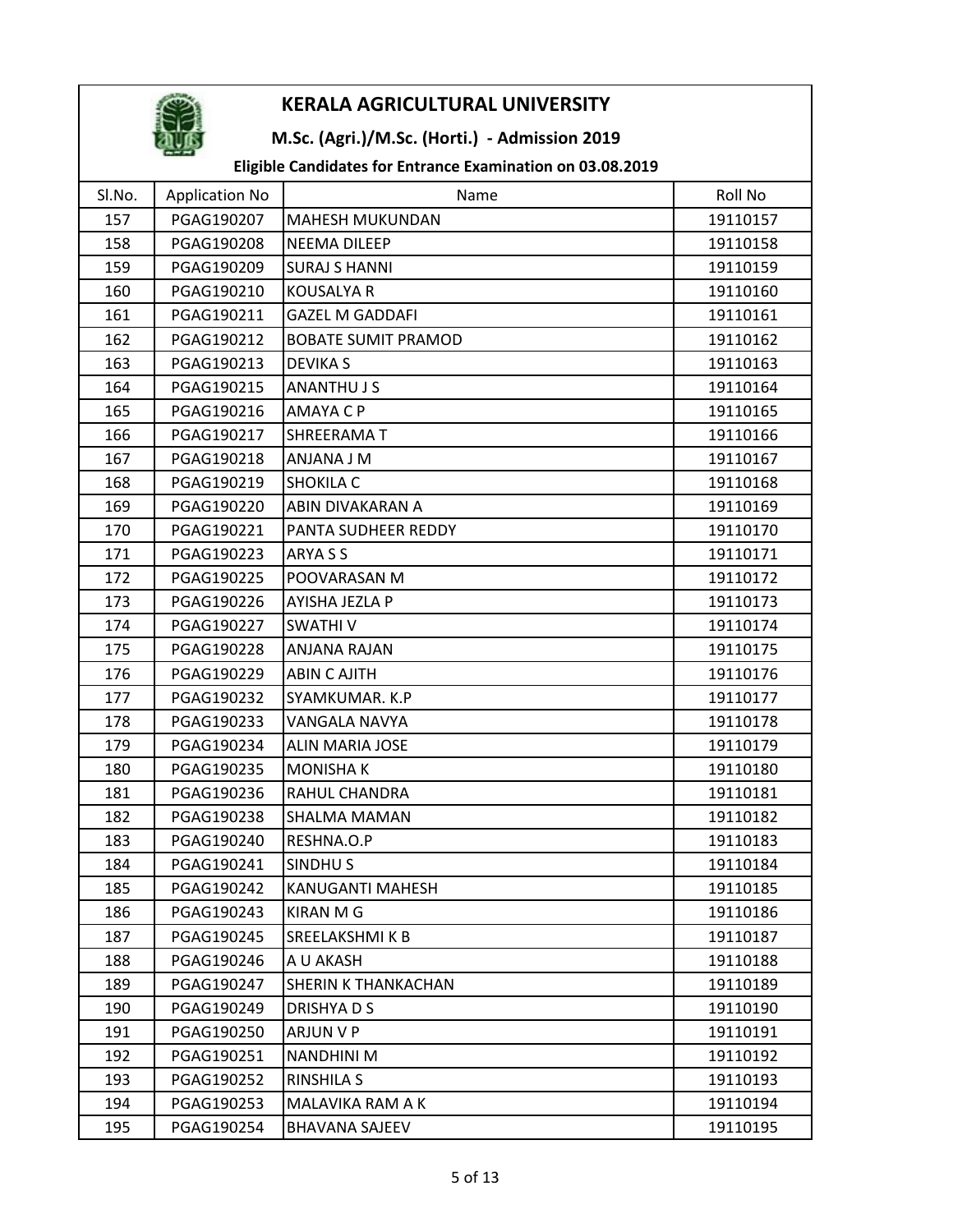

## M.Sc. (Agri.)/M.Sc. (Horti.) - Admission 2019

| SI.No. | <b>Application No</b> | Name                         | Roll No  |
|--------|-----------------------|------------------------------|----------|
| 196    | PGAG190255            | AISHWARYA MANOHARAN          | 19110196 |
| 197    | PGAG190256            | <b>ARCHANA SANTHOSH</b>      | 19110197 |
| 198    | PGAG190257            | ARYAKRISHNAN.J.U             | 19110198 |
| 199    | PGAG190259            | <b>NEETHUP</b>               | 19110199 |
| 200    | PGAG190260            | <b>MACHANI VENKATESH</b>     | 19110200 |
| 201    | PGAG190261            | KATAKAM RUPINI KRISHNA       | 19110201 |
| 202    | PGAG190262            | PRIYANKA M                   | 19110202 |
| 203    | PGAG190263            | THALLURI REVANTH SRI         | 19110203 |
| 204    | PGAG190266            | ALAKA S BALAN                | 19110204 |
| 205    | PGAG190268            | <b>JINTU VARGHESE</b>        | 19110205 |
| 206    | PGAG190270            | AJIN P ASOK                  | 19110206 |
| 207    | PGAG190271            | <b>MARY SHYNA J</b>          | 19110207 |
| 208    | PGAG190272            | <b>SRUTHI JOSEPH</b>         | 19110208 |
| 209    | PGAG190275            | SRUTHA KEERTHI M S           | 19110209 |
| 210    | PGAG190276            | ANJU KRISHNA S               | 19110210 |
| 211    | PGAG190277            | <b>SRUTHI SURESH</b>         | 19110211 |
| 212    | PGAG190280            | PONUGOTI ANUSHABHANU         | 19110212 |
| 213    | PGAG190282            | <b>KONCHE DEEPTHI</b>        | 19110213 |
| 214    | PGAG190283            | VAISHNAVI                    | 19110214 |
| 215    | PGAG190284            | NINITHA VIJAYAN              | 19110215 |
| 216    | PGAG190285            | <b>SANIGA N S</b>            | 19110216 |
| 217    | PGAG190286            | <b>LEKSHMI MOHAN S</b>       | 19110217 |
| 218    | PGAG190288            | <b>AKHILA V</b>              | 19110218 |
| 219    | PGAG190289            | <b>GUDE VENKATA SUBBARAO</b> | 19110219 |
| 220    | PGAG190290            | NAYANA M V                   | 19110220 |
| 221    | PGAG190292            | <b>ASWINKV</b>               | 19110221 |
| 222    | PGAG190293            | <b>NANDA BAIJU</b>           | 19110222 |
| 223    | PGAG190295            | <b>SHILPAP</b>               | 19110223 |
| 224    | PGAG190296            | <b>SHEERSA MANNA</b>         | 19110224 |
| 225    | PGAG190297            | <b>GOMATHIV</b>              | 19110225 |
| 226    | PGAG190298            | <b>BHAGYA D KARTHA</b>       | 19110226 |
| 227    | PGAG190299            | MIRUDHU BASHINI M            | 19110227 |
| 228    | PGAG190302            | MIDHU GOPAL V                | 19110228 |
| 229    | PGAG190303            | ANAGHA UNNIKRISHNAN M V      | 19110229 |
| 230    | PGAG190304            | SOORYA C                     | 19110230 |
| 231    | PGAG190305            | <b>APARNARS</b>              | 19110231 |
| 232    | PGAG190306            | M.K ARSAD                    | 19110232 |
| 233    | PGAG190307            | <b>NAHLA BINTH T</b>         | 19110233 |
| 234    | PGAG190308            | <b>MEERA GOPAL</b>           | 19110234 |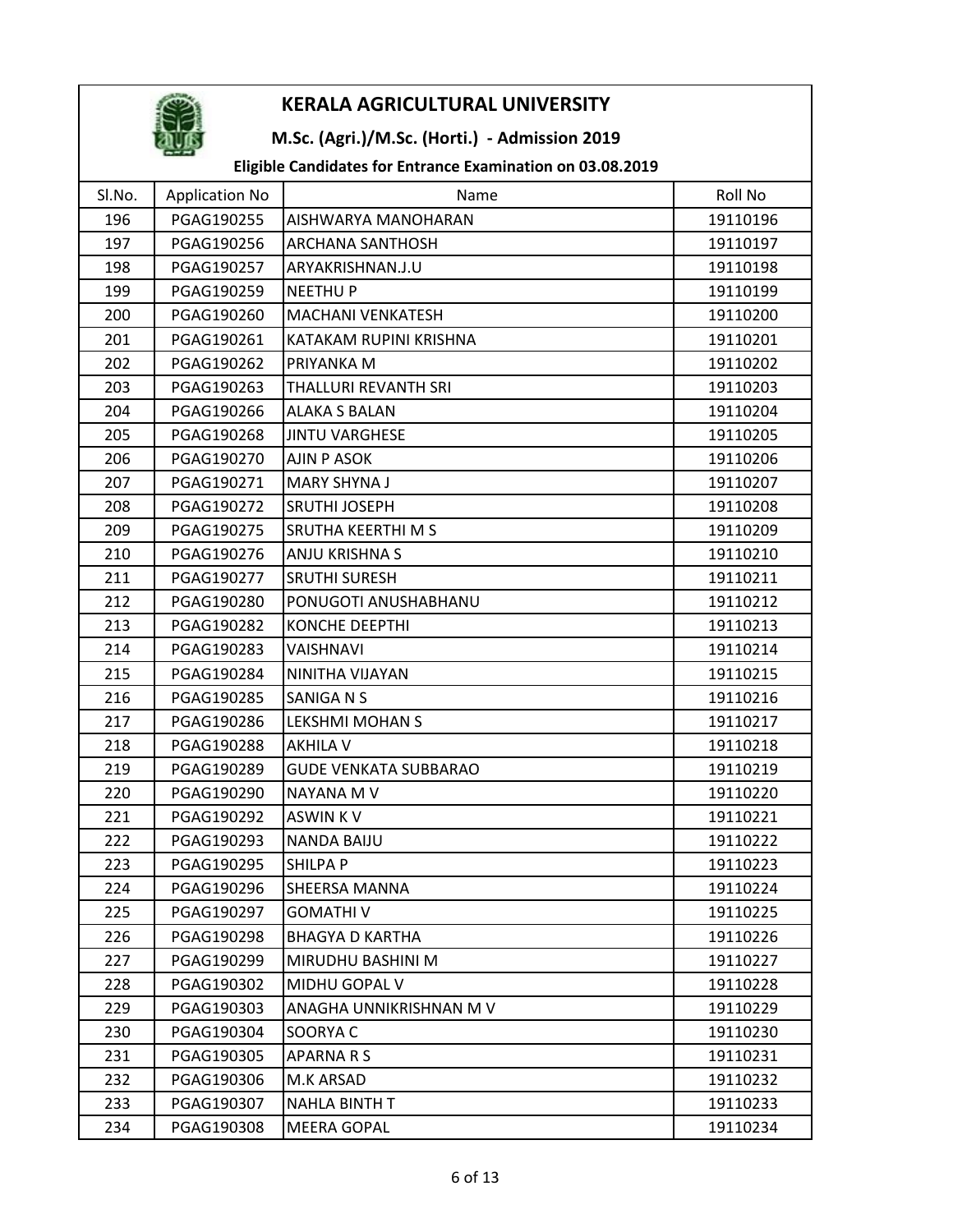

## M.Sc. (Agri.)/M.Sc. (Horti.) - Admission 2019

| SI.No. | <b>Application No</b> | Name                   | Roll No  |
|--------|-----------------------|------------------------|----------|
| 235    | PGAG190311            | ANJU A B               | 19110235 |
| 236    | PGAG190312            | <b>HARSHA M B</b>      | 19110236 |
| 237    | PGAG190313            | <b>ASWATHI GOPAL</b>   | 19110237 |
| 238    | PGAG190314            | <b>AMAL VIJAY</b>      | 19110238 |
| 239    | PGAG190315            | RAKHI.G.R              | 19110239 |
| 240    | PGAG190317            | <b>SNEHAN</b>          | 19110240 |
| 241    | PGAG190319            | P S KIRAN              | 19110241 |
| 242    | PGAG190321            | <b>REVATHI B S</b>     | 19110242 |
| 243    | PGAG190322            | NAVYA M V              | 19110243 |
| 244    | PGAG190325            | <b>AKSHAJA SURESH</b>  | 19110244 |
| 245    | PGAG190326            | <b>NAINU JOSEPH</b>    | 19110245 |
| 246    | PGAG190328            | <b>FASNA P</b>         | 19110246 |
| 247    | PGAG190329            | ANANDHU RAJ            | 19110247 |
| 248    | PGAG190330            | <b>CHETHAN H C</b>     | 19110248 |
| 249    | PGAG190332            | <b>KAVYA S</b>         | 19110249 |
| 250    | PGAG190333            | POOJA PRAKASH          | 19110250 |
| 251    | PGAG190334            | <b>BIJINI BABU B</b>   | 19110251 |
| 252    | PGAG190335            | <b>ATHIRA ANIL</b>     | 19110252 |
| 253    | PGAG190337            | SREELAKSHMI.M.V        | 19110253 |
| 254    | PGAG190338            | <b>INDUJA S</b>        | 19110254 |
| 255    | PGAG190341            | KEERTHANA SETHUNATH    | 19110255 |
| 256    | PGAG190342            | <b>GAYATHRI DEVI K</b> | 19110256 |
| 257    | PGAG190343            | DAYANA SAMSON          | 19110257 |
| 258    | PGAG190344            | <b>NIRANJAN SURESH</b> | 19110258 |
| 259    | PGAG190346            | <b>GARGI C</b>         | 19110259 |
| 260    | PGAG190347            | THUSHARA O C           | 19110260 |
| 261    | PGAG190348            | <b>MEENUS</b>          | 19110261 |
| 262    | PGAG190349            | SILPA BALACHANDRAN     | 19110262 |
| 263    | PGAG190350            | SEETHAL ROSE CHACKO    | 19110263 |
| 264    | PGAG190351            | <b>RESHMAP</b>         | 19110264 |
| 265    | PGAG190353            | MINNU JOHN             | 19110265 |
| 266    | PGAG190354            | ARIVIN M               | 19110266 |
| 267    | PGAG190355            | ARYAKS                 | 19110267 |
| 268    | PGAG190356            | <b>MEGHNA GIREESH</b>  | 19110268 |
| 269    | PGAG190357            | <b>ARCHANA P.V</b>     | 19110269 |
| 270    | PGAG190358            | SRUTHI.B               | 19110270 |
| 271    | PGAG190359            | <b>AGIN GEORGE</b>     | 19110271 |
| 272    | PGAG190360            | ALIYA K M              | 19110272 |
| 273    | PGAG190361            | PREMA SUNKAD           | 19110273 |
|        |                       |                        |          |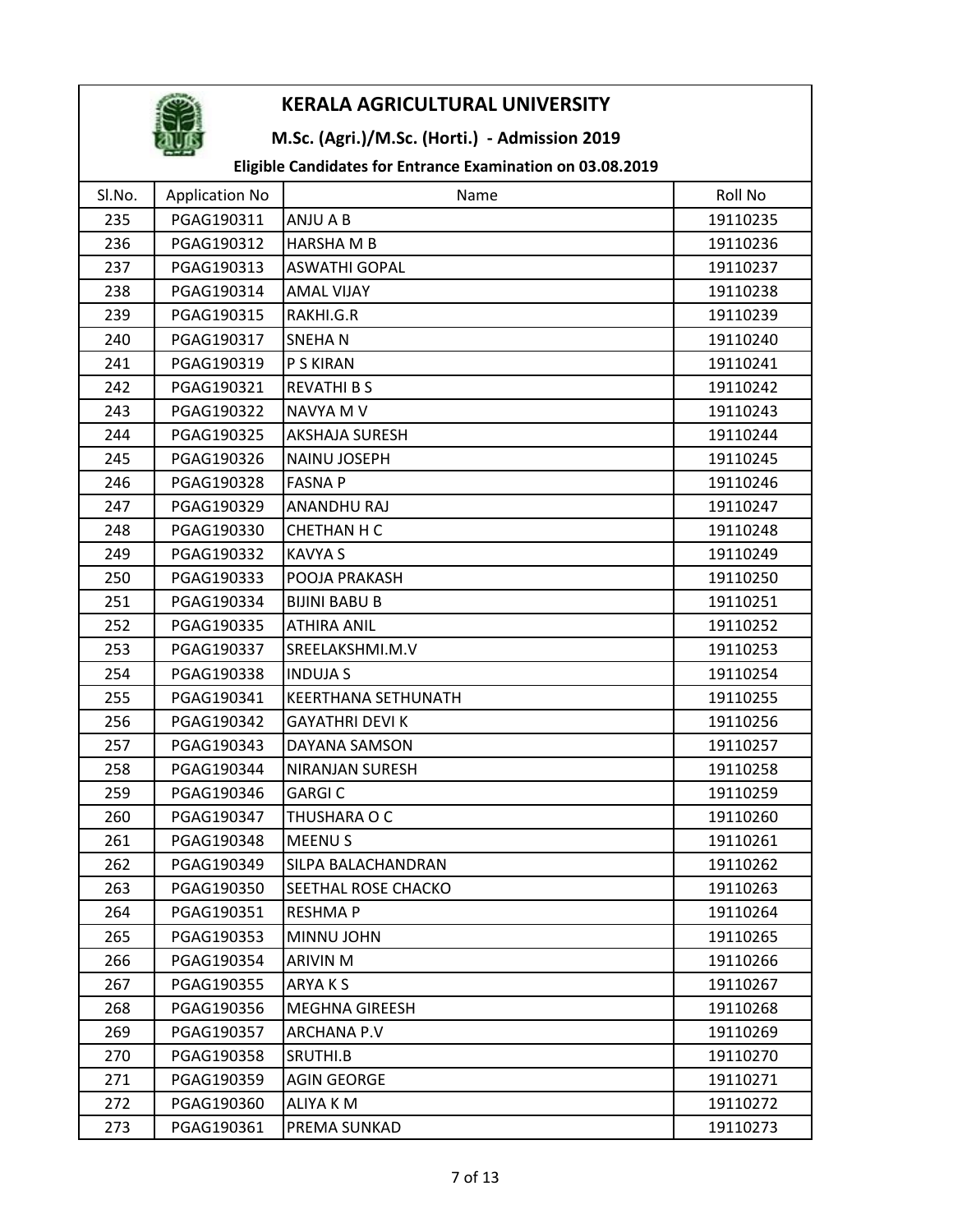

## M.Sc. (Agri.)/M.Sc. (Horti.) - Admission 2019

| SI.No. | <b>Application No</b> | Name                      | Roll No  |
|--------|-----------------------|---------------------------|----------|
| 274    | PGAG190362            | ATHIRA ABRAHAM            | 19110274 |
| 275    | PGAG190363            | ANJU SAJAN                | 19110275 |
| 276    | PGAG190364            | <b>SWATHI VISWAN</b>      | 19110276 |
| 277    | PGAG190366            | <b>HARIPRIYA U</b>        | 19110277 |
| 278    | PGAG190368            | <b>ASWANIS</b>            | 19110278 |
| 279    | PGAG190369            | <b>MIKHIL MILTON</b>      | 19110279 |
| 280    | PGAG190370            | <b>ANUSHAP</b>            | 19110280 |
| 281    | PGAG190371            | <b>RAGIN SHAJI</b>        | 19110281 |
| 282    | PGAG190372            | <b>KRISHAD A</b>          | 19110282 |
| 283    | PGAG190373            | HEMANTH KUMAR CJ          | 19110283 |
| 284    | PGAG190374            | SHABANA P M               | 19110284 |
| 285    | PGAG190375            | NITHYA KALPANA E          | 19110285 |
| 286    | PGAG190378            | ATHIRA RAJAN .P.V         | 19110286 |
| 287    | PGAG190379            | <b>JANARTH S</b>          | 19110287 |
| 288    | PGAG190380            | MOHD SIRAJUDDIN FURQUAN   | 19110288 |
| 289    | PGAG190381            | KRISHNASREE. R. K         | 19110289 |
| 290    | PGAG190382            | <b>ASWATHY S S</b>        | 19110290 |
| 291    | PGAG190383            | <b>BHAGHYALAKSHMITS</b>   | 19110291 |
| 292    | PGAG190384            | ANANTHU RAJAGOPAL         | 19110292 |
| 293    | PGAG190385            | SRUTHI A B                | 19110293 |
| 294    | PGAG190387            | <b>KERSEE J</b>           | 19110294 |
| 295    | PGAG190388            | <b>ANNMARY VARGHESE</b>   | 19110295 |
| 296    | PGAG190389            | MIDHUNA MADHU K           | 19110296 |
| 297    | PGAG190390            | <b>KAVYASREE G</b>        | 19110297 |
| 298    | PGAG190392            | <b>NAJIYA RINTHAS K</b>   | 19110298 |
| 299    | PGAG190393            | <b>ABARNA V P</b>         | 19110299 |
| 300    | PGAG190394            | <b>MAYBIN K UTHUPPAN</b>  | 19110300 |
| 301    | PGAG190395            | VINISHA V M               | 19110301 |
| 302    | PGAG190396            | <b>RIYAKR</b>             | 19110302 |
| 303    | PGAG190397            | <b>KARLA UTTEJ</b>        | 19110303 |
| 304    | PGAG190398            | RICHU MATHEW SUNIL        | 19110304 |
| 305    | PGAG190399            | APARNNA SHAJU             | 19110305 |
| 306    | PGAG190400            | <b>FLEMING K F</b>        | 19110306 |
| 307    | PGAG190401            | ANAKALI HIMA KUMAR        | 19110307 |
| 308    | PGAG190403            | <b>GOKUL V</b>            | 19110308 |
| 309    | PGAG190404            | <b>SHAFREENA SHIRIN P</b> | 19110309 |
| 310    | PGAG190405            | <b>DIVYA SREE G</b>       | 19110310 |
| 311    | PGAG190407            | <b>JERIN V A</b>          | 19110311 |
| 312    | PGAG190408            | ATHIRA K A                | 19110312 |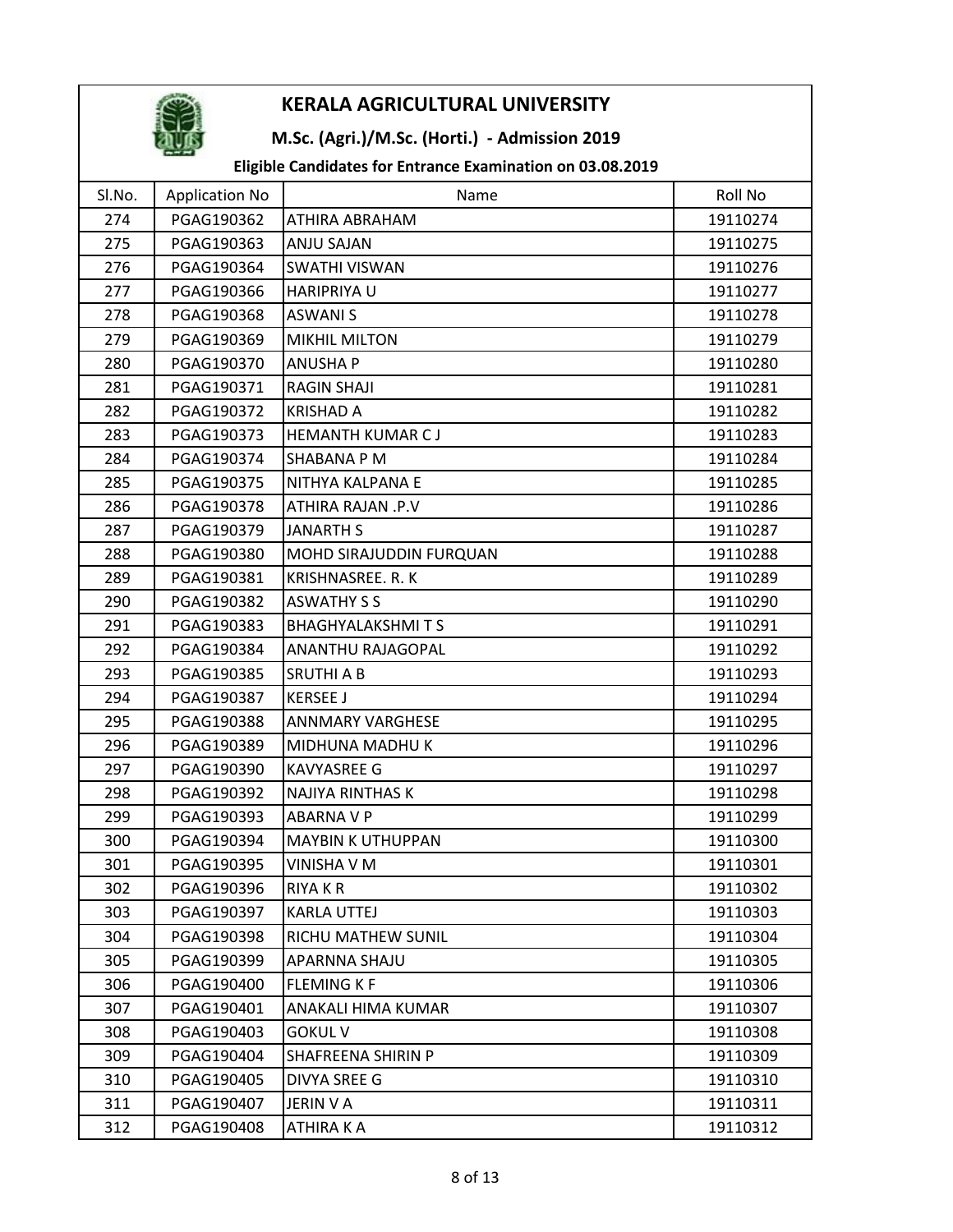

## M.Sc. (Agri.)/M.Sc. (Horti.) - Admission 2019

| SI.No. | <b>Application No</b> | Name                       | Roll No  |
|--------|-----------------------|----------------------------|----------|
| 313    | PGAG190409            | KANAGASUPPURATHINAM C      | 19110313 |
| 314    | PGAG190410            | <b>VARSHAK</b>             | 19110314 |
| 315    | PGAG190411            | ATHIRA V S                 | 19110315 |
| 316    | PGAG190413            | <b>NANDUGS</b>             | 19110316 |
| 317    | PGAG190415            | PARVATHY SASIDHARAN        | 19110317 |
| 318    | PGAG190416            | <b>G BHARGAVI</b>          | 19110318 |
| 319    | PGAG190417            | SAKTHI ISHWARYA M          | 19110319 |
| 320    | PGAG190418            | SAVITHA V                  | 19110320 |
| 321    | PGAG190419            | ANJANA. V.K                | 19110321 |
| 322    | PGAG190420            | <b>SHANDEEP S G</b>        | 19110322 |
| 323    | PGAG190421            | <b>ARUN THAZHATH</b>       | 19110323 |
| 324    | PGAG190422            | THANUJA.A.S                | 19110324 |
| 325    | PGAG190423            | PRAVEEN KUMAR C            | 19110325 |
| 326    | PGAG190424            | <b>RIZA MATHEW</b>         | 19110326 |
| 327    | PGAG190425            | SOORAJ.C.S                 | 19110327 |
| 328    | PGAG190428            | N SREEHARI                 | 19110328 |
| 329    | PGAG190429            | <b>FATHIMA A</b>           | 19110329 |
| 330    | PGAG190431            | <b>ASODI YAMINI LEELA</b>  | 19110330 |
| 331    | PGAG190432            | D.NAVEENA                  | 19110331 |
| 332    | PGAG190434            | ARYA S                     | 19110332 |
| 333    | PGAG190436            | <b>ARYA S NAIR</b>         | 19110333 |
| 334    | PGAG190438            | SHEMEEM SHAH P             | 19110334 |
| 335    | PGAG190439            | ARAVIND KRISHNAN R         | 19110335 |
| 336    | PGAG190440            | <b>RAMESH KUMAR R</b>      | 19110336 |
| 337    | PGAG190442            | <b>GIFTY KJ</b>            | 19110337 |
| 338    | PGAG190443            | <b>KRISHNA V R</b>         | 19110338 |
| 339    | PGAG190445            | AFEEFA C H                 | 19110339 |
| 340    | PGAG190447            | ANUP V S                   | 19110340 |
| 341    | PGAG190448            | <b>J JANE BLESSINA</b>     | 19110341 |
| 342    | PGAG190449            | <b>NEERAJAR</b>            | 19110342 |
| 343    | PGAG190451            | AKHILA ASHOKAN             | 19110343 |
| 344    | PGAG190456            | USHA NANDHINI.V            | 19110344 |
| 345    | PGAG190457            | <b>ARCHANA P</b>           | 19110345 |
| 346    | PGAG190458            | PRANAV N N                 | 19110346 |
| 347    | PGAG190459            | SUJISHA C S                | 19110347 |
| 348    | PGAG190460            | JAYALEKSHMI J NAIR         | 19110348 |
| 349    | PGAG190462            | PRANAVYA A P               | 19110349 |
| 350    | PGAG190464            | <b>CHANDINI CHANDRAN B</b> | 19110350 |
| 351    | PGAG190467            | SHRISHAIL DONAJ            | 19110351 |
|        |                       |                            |          |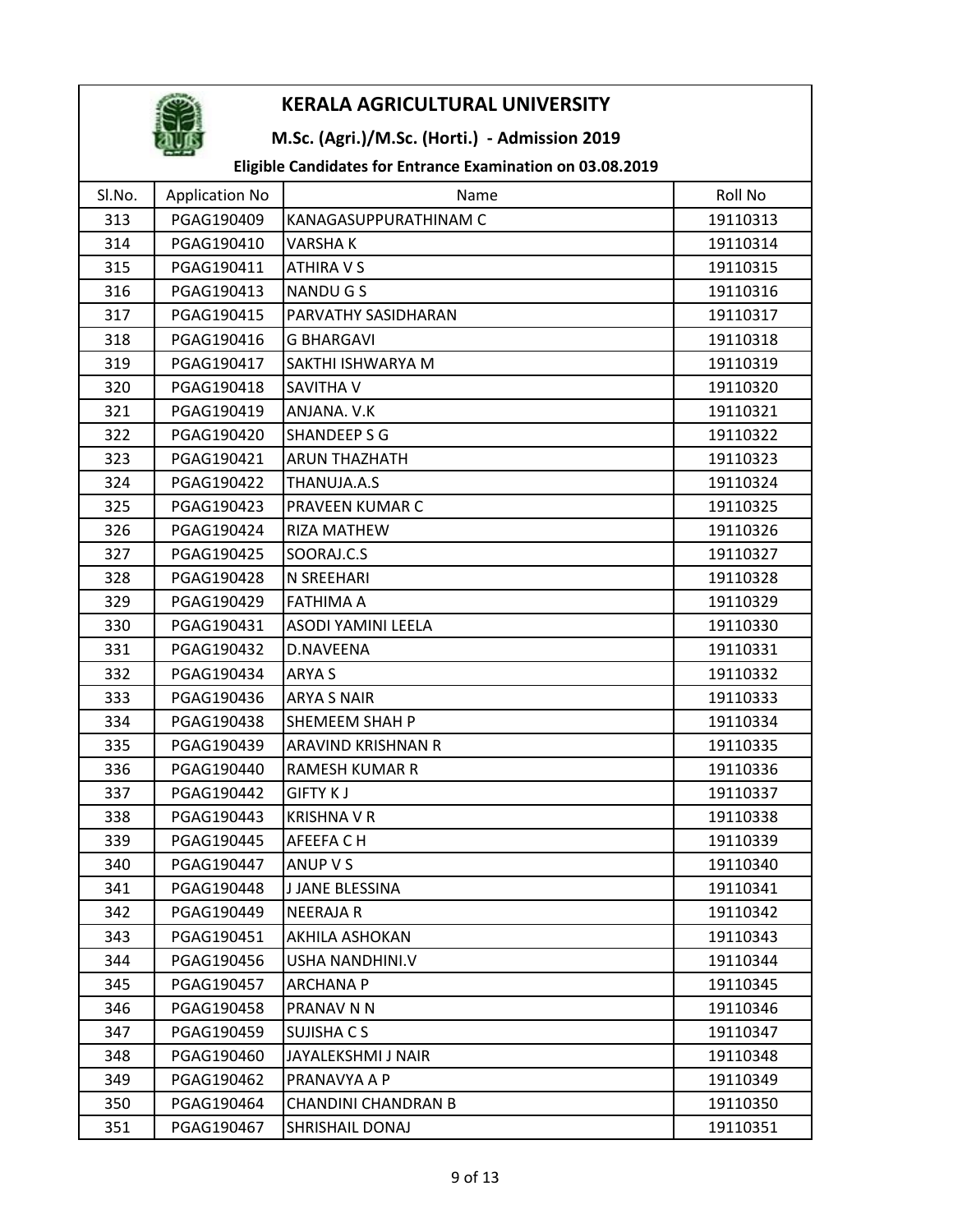

### M.Sc. (Agri.)/M.Sc. (Horti.) - Admission 2019

| Sl.No. | <b>Application No</b> | Name                           | Roll No  |
|--------|-----------------------|--------------------------------|----------|
| 352    | PGAG190469            | MANJUNATH HANAMANTARAYA ATHANI | 19110352 |
| 353    | PGAG190471            | FATHIMA SONA N                 | 19110353 |
| 354    | PGAG190472            | MUTHULAKSHMI M                 | 19110354 |
| 355    | PGAG190473            | DARSHANA M                     | 19110355 |
| 356    | PGAG190474            | <b>ANIT JOY</b>                | 19110356 |
| 357    | PGAG190475            | <b>HARITHA M S</b>             | 19110357 |
| 358    | PGAG190476            | SRIKANTH REDDY KODAKANDLA      | 19110358 |
| 359    | PGAG190477            | DHARAVATH SAI CHARAN           | 19110359 |
| 360    | PGAG190478            | DIYA AMREEN                    | 19110360 |
| 361    | PGAG190479            | ANJITHA K                      | 19110361 |
| 362    | PGAG190480            | <b>SANDRA SANTHOSH</b>         | 19110362 |
| 363    | PGAG190481            | N SRINIVAS                     | 19110363 |
| 364    | PGAG190483            | SAFWANA JASMIN T               | 19110364 |
| 365    | PGAG190484            | <b>ARCHAPS</b>                 | 19110365 |
| 366    | PGAG190485            | <b>AISWARYA S</b>              | 19110366 |
| 367    | PGAG190486            | AISHWARYA S                    | 19110367 |
| 368    | PGAG190487            | MUHAMMED ASHIK SHA             | 19110368 |
| 369    | PGAG190488            | <b>SANTHIYA V</b>              | 19110369 |
| 370    | PGAG190489            | NIMISHA ROSLIN BENNY           | 19110370 |
| 371    | PGAG190490            | SMITHA S KUMAR                 | 19110371 |
| 372    | PGAG190491            | <b>FEBY ATEE</b>               | 19110372 |
| 373    | PGAG190492            | ASIF MAHIBOOB HULYAL           | 19110373 |
| 374    | PGAG190494            | GREESHMA. U                    | 19110374 |
| 375    | PGAG190496            | <b>ANJALAK</b>                 | 19110375 |
| 376    | PGAG190497            | R GUNA                         | 19110376 |
| 377    | PGAG190498            | <b>MOHANRAJ M</b>              | 19110377 |
| 378    | PGAG190500            | PAVITHRAKJ                     | 19110378 |
| 379    | PGAG190501            | <b>ALEN JOY</b>                | 19110379 |
| 380    | PGAG190503            | <b>KAVIYA V</b>                | 19110380 |
| 381    | PGAG190504            | <b>ASWIN ASOK</b>              | 19110381 |
| 382    | PGAG190505            | PRIYA MARIA JACOB              | 19110382 |
| 383    | PGAG190507            | SOWMYAPRIYA R                  | 19110383 |
| 384    | PGAG190510            | <b>JANMITHA SHETTY</b>         | 19110384 |
| 385    | PGAG190511            | <b>GOWSIGA S</b>               | 19110385 |
| 386    | PGAG190512            | M A AZIZ                       | 19110386 |
| 387    | PGAG190515            | <b>MUFEEDA P M</b>             | 19110387 |
| 388    | PGAG190518            | VAIRAVAN C                     | 19110388 |
| 389    | PGAG190519            | PUGAZENTHI K                   | 19110389 |
| 390    | PGAG190520            | THEERTHA P B                   | 19110390 |
|        |                       |                                |          |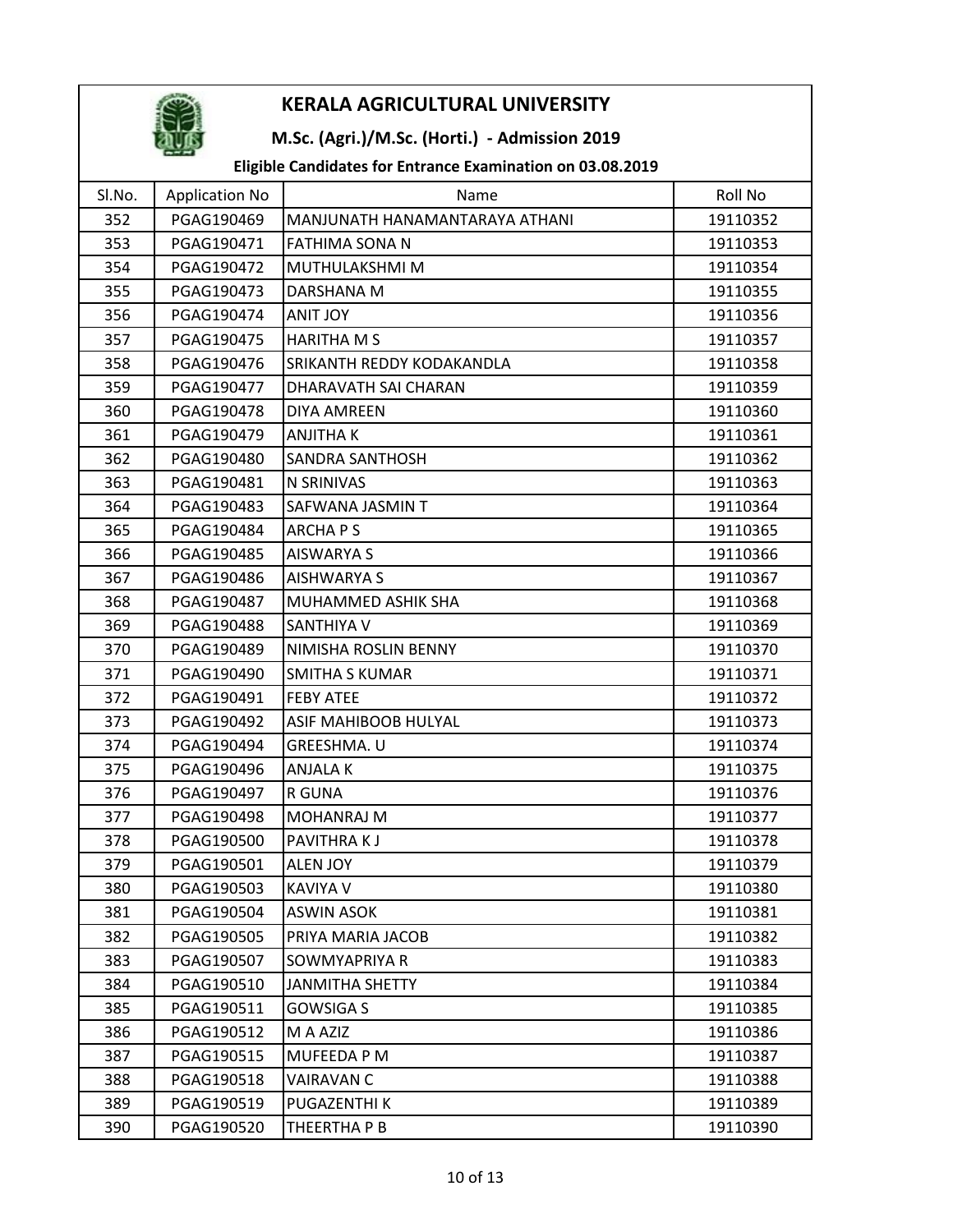

## M.Sc. (Agri.)/M.Sc. (Horti.) - Admission 2019

| SI.No. | <b>Application No</b> | Name                                 | Roll No  |
|--------|-----------------------|--------------------------------------|----------|
| 391    | PGAG190521            | <b>DHIVYA S</b>                      | 19110391 |
| 392    | PGAG190523            | <b>SOUMYA M</b>                      | 19110392 |
| 393    | PGAG190524            | POKALA LIKHITHA                      | 19110393 |
| 394    | PGAG190526            | THAMIZHI K                           | 19110394 |
| 395    | PGAG190527            | RAJASEKAR R                          | 19110395 |
| 396    | PGAG190528            | <b>MONICA S S</b>                    | 19110396 |
| 397    | PGAG190529            | K KAVYA                              | 19110397 |
| 398    | PGAG190531            | <b>SHAJITH BASHA .J</b>              | 19110398 |
| 399    | PGAG190532            | DHAMOTHARAN P                        | 19110399 |
| 400    | PGAG190535            | <b>KARTHIK RAJA R</b>                | 19110400 |
| 401    | PGAG190536            | <b>G RAIZA CHRISTINA</b>             | 19110401 |
| 402    | PGAG190537            | <b>ARATHY B S</b>                    | 19110402 |
| 403    | PGAG190538            | AISWARYA K P                         | 19110403 |
| 404    | PGAG190543            | ASHAPOGU THANDRAPATI MEGHANAPRIYANKA | 19110404 |
| 405    | PGAG190544            | <b>MATHEWS THANKACHAN</b>            | 19110405 |
| 406    | PGAG190545            | YADHUKRISHNA                         | 19110406 |
| 407    | PGAG190546            | <b>KIRAN G R</b>                     | 19110407 |
| 408    | PGAG190550            | <b>FATHIMA SAJAN</b>                 | 19110408 |
| 409    | PGAG190551            | T.P. CHANDANA                        | 19110409 |
| 410    | PGAG190553            | <b>FATHIMA NISHIN</b>                | 19110410 |
| 411    | PGAG190554            | <b>MANASIP</b>                       | 19110411 |
| 412    | PGAG190555            | <b>BHARATH P</b>                     | 19110412 |
| 413    | PGAG190556            | PAVANKUMAR L G                       | 19110413 |
| 414    | PGAG190558            | ARYA R                               | 19110414 |
| 415    | PGAG190559            | <b>AKHIL SUGUNAN</b>                 | 19110415 |
| 416    | PGAG190560            | <b>BINDHYA MATHEW</b>                | 19110416 |
| 417    | PGAG190562            | KARUNA KRISHNA PARIJATH V K          | 19110417 |
| 418    | PGAG190563            | <b>VENKATESAN.G</b>                  | 19110418 |
| 419    | PGAG190564            | <b>SREELEKSHMI S KUMAR</b>           | 19110419 |
| 420    | PGAG190566            | <b>ASHIQUE ALI.K</b>                 | 19110420 |
| 421    | PGAG190572            | <b>ABINAYA S</b>                     | 19110421 |
| 422    | PGAG190574            | YASHWANTH K N                        | 19110422 |
| 423    | PGAG190575            | <b>UDAYAKUMAR K P</b>                | 19110423 |
| 424    | PGAG190576            | MUBASHIR SADIQ.V                     | 19110424 |
| 425    | PGAG190577            | AJAY M V                             | 19110425 |
| 426    | PGAG190579            | <b>AKHILASREE PC</b>                 | 19110426 |
| 427    | PGAG190583            | SABITHA B                            | 19110427 |
| 428    | PGAG190584            | AISWARYA PM                          | 19110428 |
| 429    | PGAG190585            | <b>CHAVA ASRITHA</b>                 | 19110429 |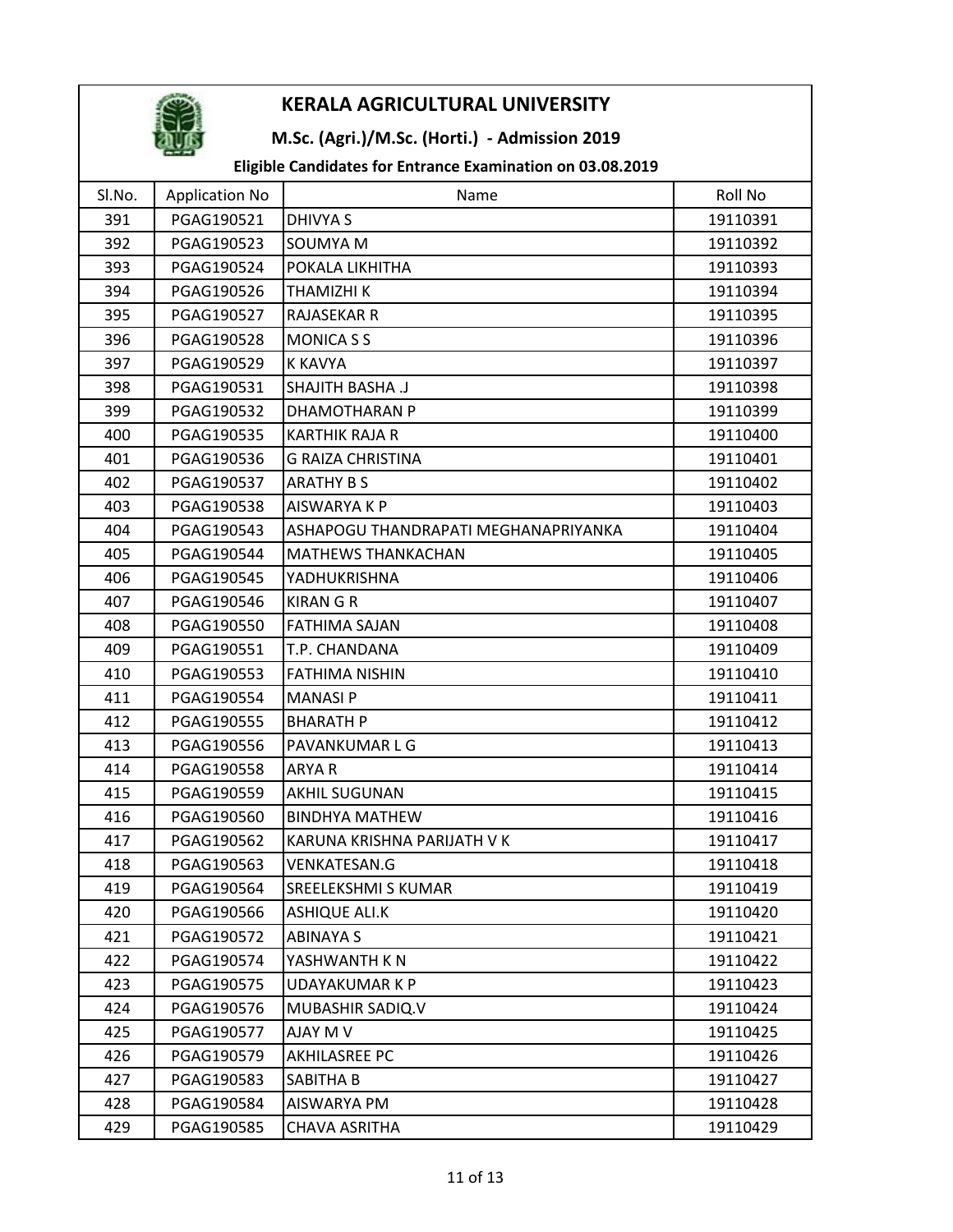

## M.Sc. (Agri.)/M.Sc. (Horti.) - Admission 2019

| Sl.No. | <b>Application No</b> | Name                        | Roll No  |
|--------|-----------------------|-----------------------------|----------|
| 430    | PGAG190586            | ANJU K S                    | 19110430 |
| 431    | PGAG190588            | KARIYAMMA H KANADAL         | 19110431 |
| 432    | PGAG190591            | <b>RAKESH V</b>             | 19110432 |
| 433    | PGAG190593            | <b>GLADIES JOSE</b>         | 19110433 |
| 434    | PGAG190594            | <b>KEERTHANAD</b>           | 19110434 |
| 435    | PGAG190596            | <b>RABEEN ABDUL GAFOOR</b>  | 19110435 |
| 436    | PGAG190597            | MADDIKERA HASEENA           | 19110436 |
| 437    | PGAG190598            | TADIGOTLA LALITHYA REDDY    | 19110437 |
| 438    | PGAG190599            | SAVERI GOPAKUMAR            | 19110438 |
| 439    | PGAG190603            | <b>BANDI MEGHANA</b>        | 19110439 |
| 440    | PGAG190604            | MAHARAJ SATWIKA             | 19110440 |
| 441    | PGAG190606            | ANUGULA SOWJANYA            | 19110441 |
| 442    | PGAG190607            | <b>NATESH V BINNISHA</b>    | 19110442 |
| 443    | PGAG190608            | KALWALASRIKANTHREDDY        | 19110443 |
| 444    | PGAG190610            | <b>ANKITHA THAKUR</b>       | 19110444 |
| 445    | PGAG190611            | <b>NAVIN PRAKASH V</b>      | 19110445 |
| 446    | PGAG190612            | <b>GOKUL VIGNESHWARAN P</b> | 19110446 |
| 447    | PGAG190615            | SYED MOHAMED IBRAHIM S      | 19110447 |
| 448    | PGAG190618            | HANUMA SAI DINESH KALISETTY | 19110448 |
| 449    | PGAG190619            | SNEHA P                     | 19110449 |
| 450    | PGAG190622            | <b>ATHIRAK</b>              | 19110450 |
| 451    | PGAG190623            | <b>DEEPANAP</b>             | 19110451 |
| 452    | PGAG190624            | <b>JEENA PAUL</b>           | 19110452 |
| 453    | PGAG190625            | P K SREELAKSHMI             | 19110453 |
| 454    | PGAG190627            | PALNATI NAVEEN REDDY        | 19110454 |
| 455    | PGAG190628            | <b>ARUNIMA AS</b>           | 19110455 |
| 456    | PGAG190629            | NAZIA NAZARUDEEN            | 19110456 |
| 457    | PGAG190631            | DEEPA HL                    | 19110457 |
| 458    | PGAG190632            | A K RAHNA ABDUL KAREEM      | 19110458 |
| 459    | PGAG190633            | A SRIDHAR                   | 19110459 |
| 460    | PGAG190639            | <b>SRUTHI A S</b>           | 19110460 |
| 461    | PGAG190640            | <b>KATIKI SRIKAR</b>        | 19110461 |
| 462    | PGAG190642            | <b>AJITHKUMAR</b>           | 19110462 |
| 463    | PGAG190650            | MOHANVEL.P                  | 19110463 |
| 464    | PGAG190651            | KOPOORU PAVAN KUMAR VYAS    | 19110464 |
| 465    | PGAG190652            | ANILA V S                   | 19110465 |
| 466    | PGAG190653            | AMAR RAJENDRA               | 19110466 |
| 467    | PGAG190655            | VEERLAPATI SHIVA KUMAR      | 19110467 |
| 468    | PGAG190656            | PAGADALA SIVA KALYAN        | 19110468 |
|        |                       |                             |          |